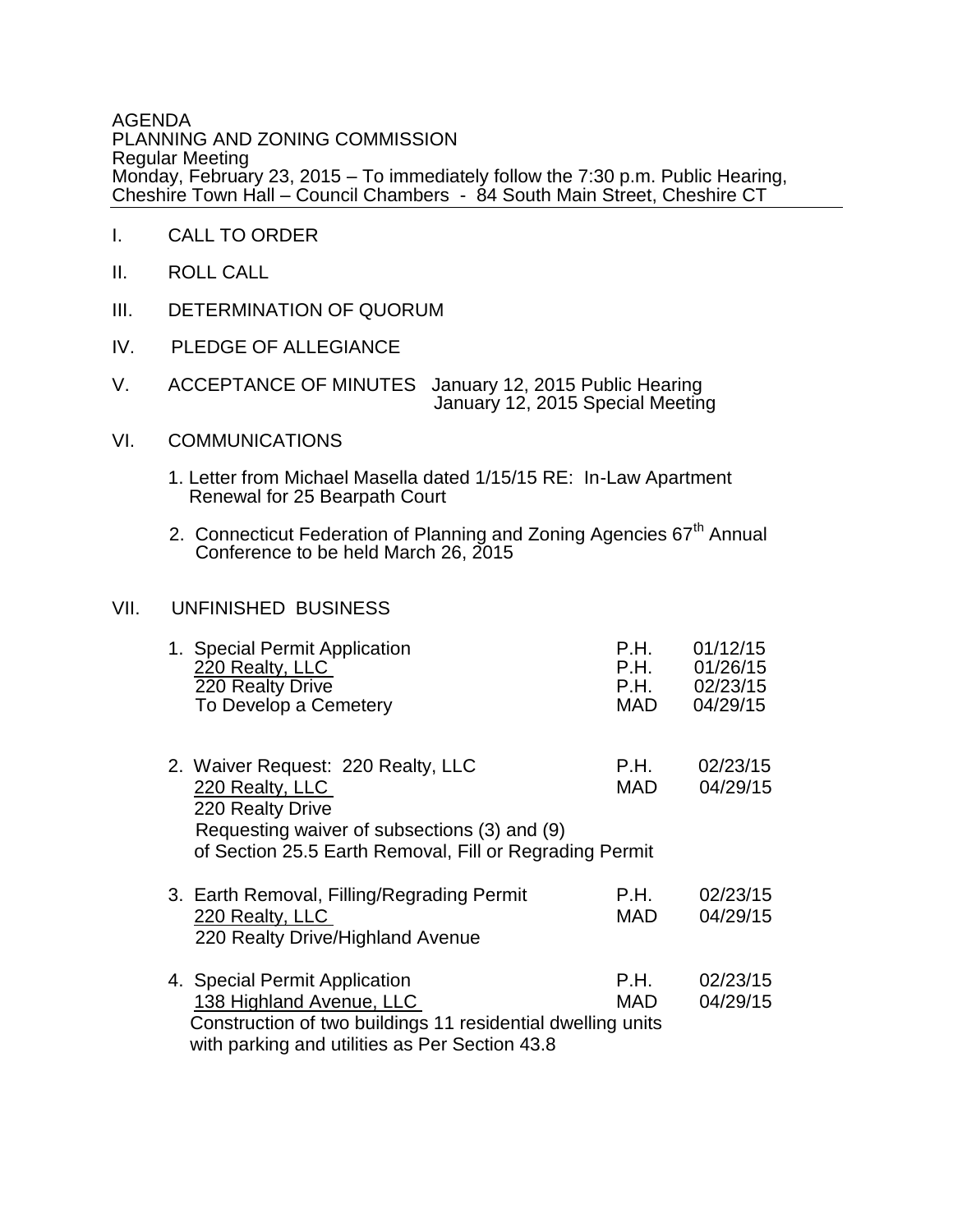## AGENDA PLANNING AND ZONING COMMISSION Regular Meeting Monday, February 23, 2015 Page 2

| 5. Special Permit Application<br><b>Fifteen North Plains Industrial Road, LLC</b><br>1430 Highland Avenue<br>Children's Day Care Center                                                             | P.H.<br><b>MAD</b> | 02/23/15<br>04/29/15 |
|-----------------------------------------------------------------------------------------------------------------------------------------------------------------------------------------------------|--------------------|----------------------|
| 6. Planned Residential Resubdivision Development<br>Application<br><b>Apex Developers, LLC</b><br><b>Jarvis Street</b><br>15 Lots                                                                   | P.H.<br><b>MAD</b> | 02/23/15<br>04/29/15 |
| 7. Special Permit Application<br>Apex Developers, LLC<br>920 Jarvis Street<br>A 15 lot PRRD with 3 Affordable Units<br>Section 44 and 40                                                            | P.H.<br>MAD        | 02/23/15<br>04/29/15 |
| 8. Waiver request: 920 Jarvis Street<br><b>Apex Developers, LLC</b><br>920 Jarvis Street<br>Requesting waiver of subsections (3) and (9) of<br>Section 25.5 Earth Removal, Fill or Regrading Permit | P.H.<br><b>MAD</b> | 02/23/15<br>04/29/15 |
| 9. Earth Removal, Filling/Regrading Permit<br>Apex Developers, LLC                                                                                                                                  | P.H.<br><b>MAD</b> | 02/23/15<br>04/29/15 |

## VIII. BONDS

1. Release of Performance Bond for the Cheshire Crossing Project By Pulte Homes of New England LLC

## IX. NEW BUSINESS

Jarvis Street

1. Waiver Request of PABCO, Inc. Lot 6 Saddlebrook, pursuant to Section XI of the Town of Cheshire Subdivision Regulations to waiver the sixty (60) feet set back requirement set forth in Section 5.5 B-16.